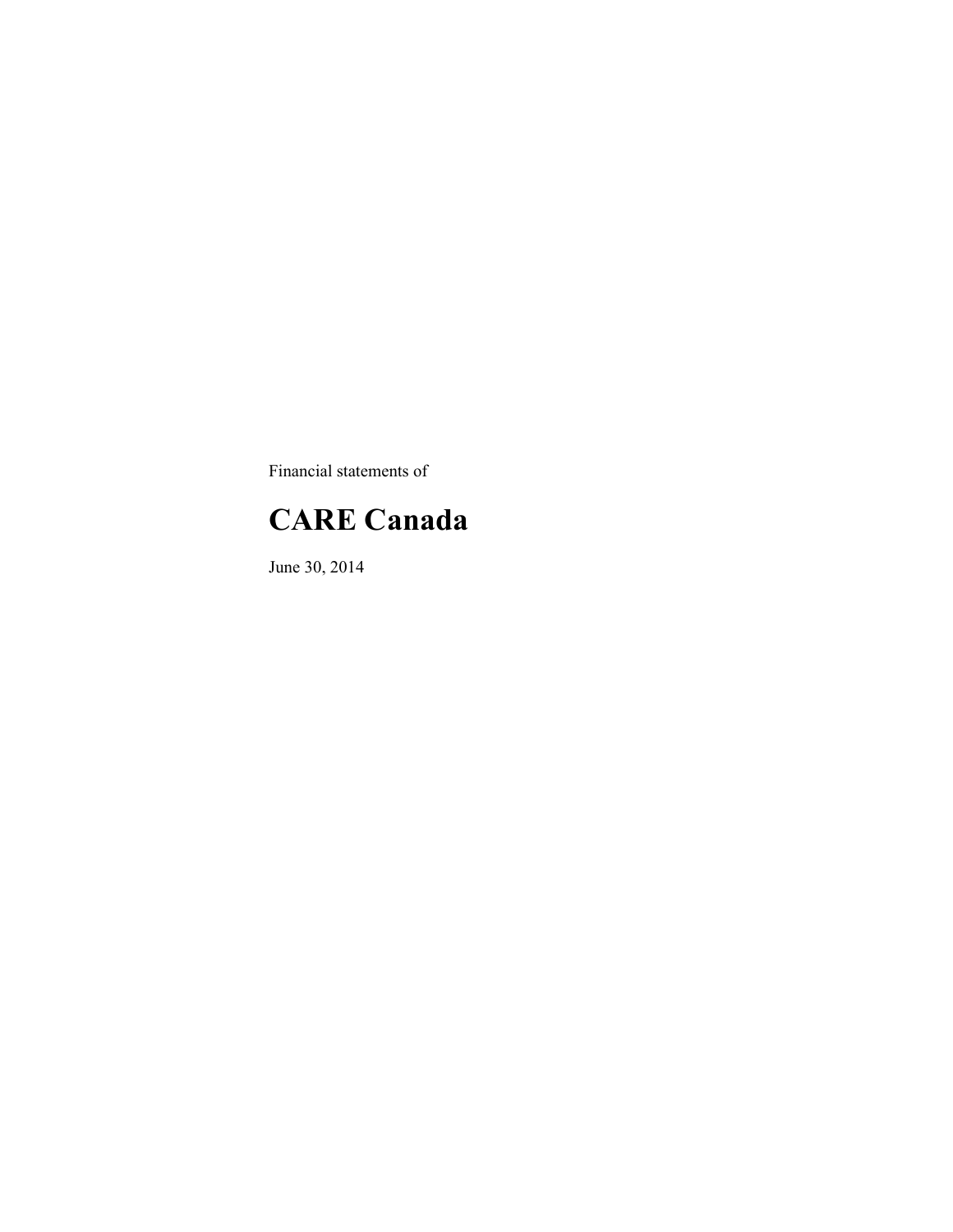June 30, 2014

### Table of contents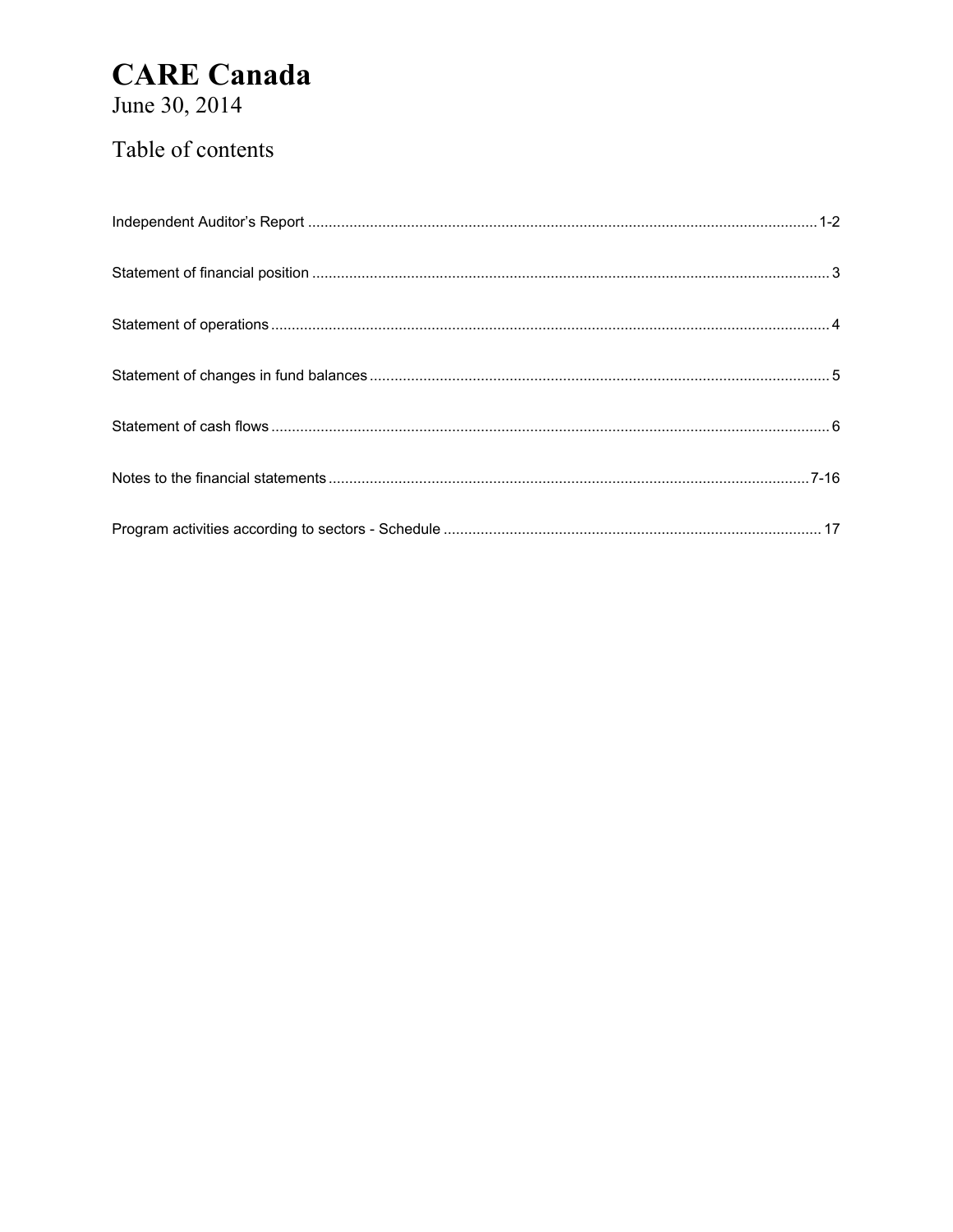# Deloitte.

Deloitte LLP 1600 - 100 Queen Street Ottawa ON K1P 5T8 Canada

Tel: (613) 236-2442 Fax: (613) 236-2195 www.deloitte.ca

### **Independent Auditor's Report**

To the Board of Directors of CARE Canada

We have audited the accompanying financial statements of CARE Canada, which comprise the statement of financial position as at June 30, 2014, and the statements of operations, changes in fund balances and cash flows for the year then ended, and a summary of significant accounting policies and other explanatory information.

#### **Management's Responsibility for the Financial Statements**

Management is responsible for the preparation and fair presentation of these financial statements in accordance with Canadian accounting standards for not-for-profit organizations, and for such internal controls as management determines is necessary to enable the preparation of financial statements that are free from material misstatement, whether due to fraud or error.

#### **Auditor's Responsibility**

Our responsibility is to express an opinion on these financial statements based on our audit. We conducted our audits in accordance with Canadian generally accepted auditing standards. Those standards require that we comply with ethical requirements and plan and perform the audit to obtain reasonable assurance about whether the financial statements are free from material misstatement.

An audit involves performing procedures to obtain audit evidence about the amounts and disclosures in the financial statements. The procedures selected depend on the auditor's judgement, including the assessment of the risks of material misstatement of the financial statements, whether due to fraud or error. In making those risk assessments, the auditor considers internal control relevant to the entity's preparation and fair presentation of the financial statements in order to design audit procedures that are appropriate in the circumstances, but not for the purpose of expressing an opinion on the effectiveness of the entity's internal control. An audit also includes evaluating the appropriateness of accounting policies used and the reasonableness of accounting estimates made by management, as well as evaluating the overall presentation of the financial statements.

We believe that the audit evidence we have obtained is sufficient and appropriate to provide a basis for our audit opinion.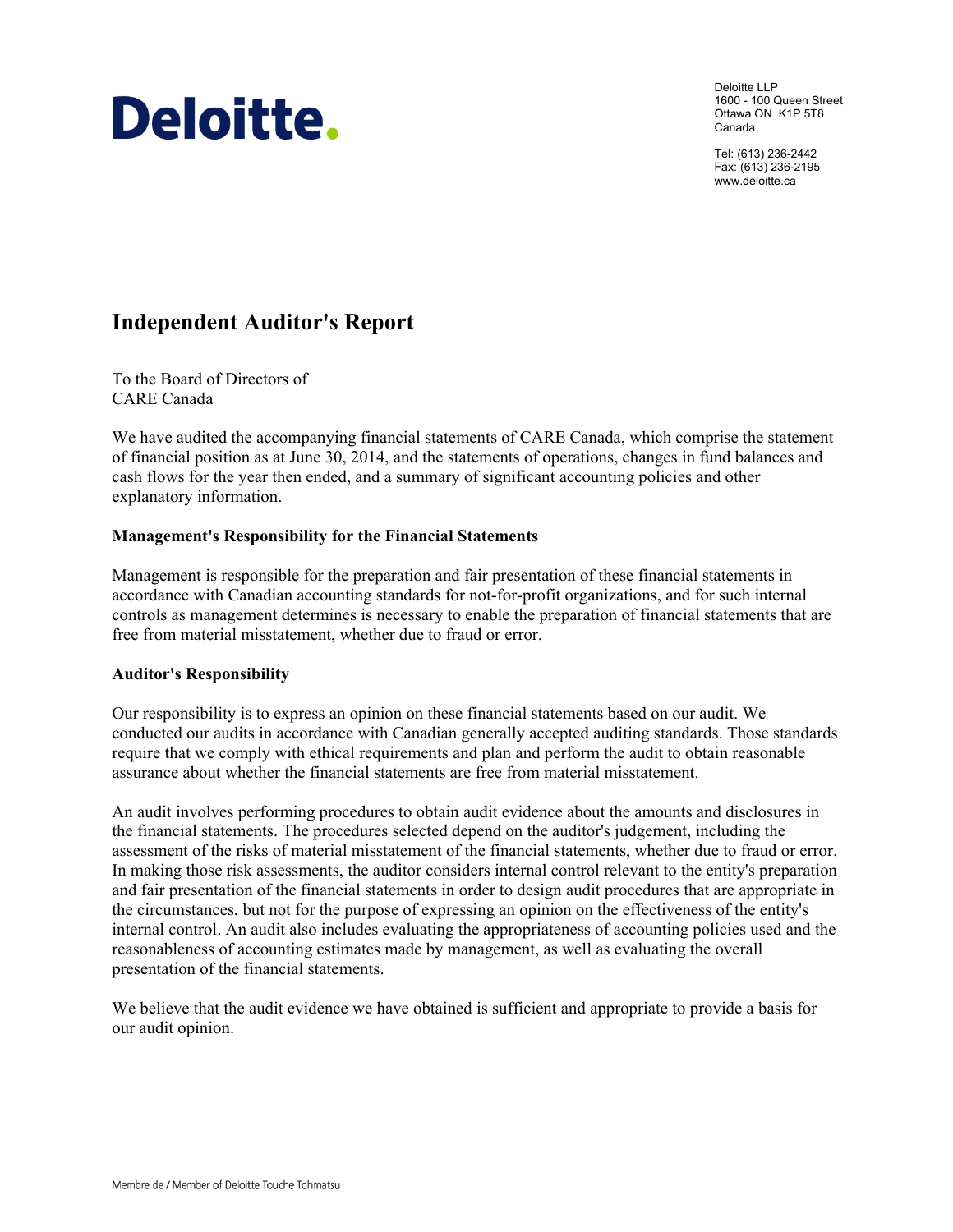### **Opinion**

In our opinion, the financial statements present fairly, in all material respects, the financial position of CARE Canada as at June 30, 2014, and the results of its operations and its cash flows for the year then ended in accordance with Canadian accounting standards for not-for-profit organizations.

Deloitte LLP

Chartered Professional Accountants, Chartered Accountants Licensed Public Accountants

November 17, 2014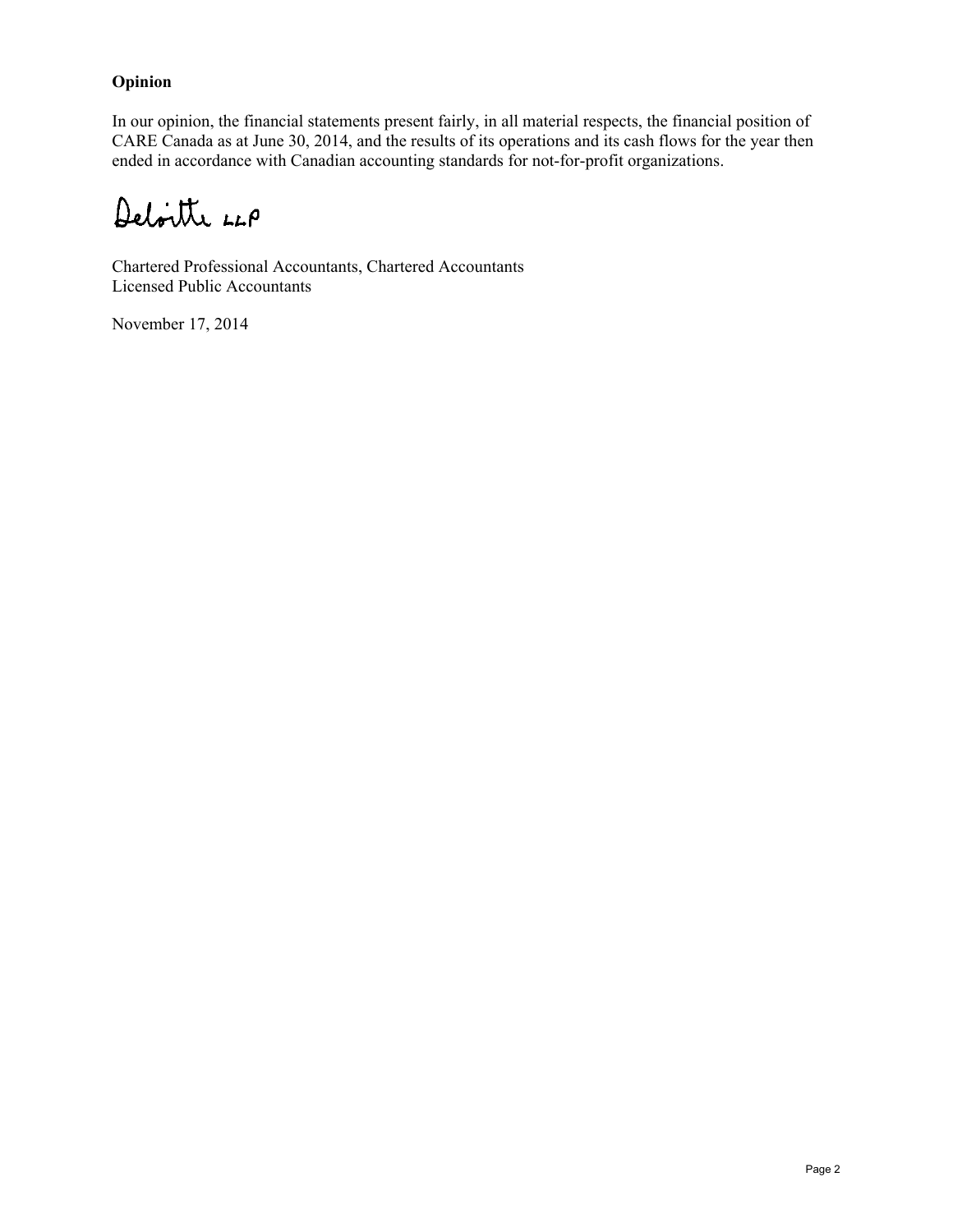Statement of financial position

as at June 30, 2014

(in thousands of dollars)

|                                                                      |                       |        | Total  |        |
|----------------------------------------------------------------------|-----------------------|--------|--------|--------|
|                                                                      | Venture and           | Annual |        |        |
|                                                                      | <b>Emergency Fund</b> | Fund   | 2014   | 2013   |
|                                                                      | \$                    | \$     | \$     | \$     |
| <b>Assets</b>                                                        |                       |        |        |        |
| <b>Current Assets</b>                                                |                       |        |        |        |
| Cash and cash equivalents                                            |                       | 39,084 | 39,084 | 25,092 |
| Amounts receivable                                                   |                       | 3,982  | 3,982  | 2,334  |
| Contributions receivable from donors (Note 4)                        |                       | 4,021  | 4,021  | 4,634  |
| Prepaid expenses                                                     |                       | 550    | 550    | 393    |
|                                                                      |                       | 47,637 | 47,637 | 32,453 |
| Restricted investments (Note 4)                                      |                       | 230    | 230    | 230    |
| Loans receivable (Note 14)                                           | 447                   |        | 447    | 238    |
| Long-term investments (Note 5)                                       |                       | 211    | 211    | 214    |
| Capital assets (Note 6)                                              |                       | 4,272  | 4,272  | 5,191  |
| <b>Total assets</b>                                                  | 447                   | 52,350 | 52,797 | 38,326 |
| <b>Liabilities</b>                                                   |                       |        |        |        |
| <b>Current liabilities</b>                                           |                       |        |        |        |
| Inter-fund balance                                                   | (467)                 | 467    |        |        |
| Accounts payable and accrued liabilities                             |                       | 5,312  | 5,312  | 6,476  |
| Government remittances payable                                       |                       | 422    | 422    | 284    |
| Deferred contributions (Note 4)                                      |                       | 40,013 | 40,013 | 22,669 |
| Current portion of long-term debt (Note 7)                           |                       | 219    | 219    | 203    |
|                                                                      | (467)                 | 46,433 | 45,966 | 29,632 |
|                                                                      |                       |        |        |        |
| Long-term debt (Note 7)                                              |                       | 791    | 791    | 1,016  |
| Deferred contributions (Note 4)                                      |                       | 230    | 230    | 230    |
| Deferred contributions related to capital assets (Note 8)            |                       | 68     | 68     | 577    |
| <b>Total liabilities</b>                                             | (467)                 | 47,522 | 47,055 | 31,455 |
| Commitments, contingent liabilities and guarantees (Notes 15 and 16) |                       |        |        |        |

#### **Fund balances**

| Annual Fund                                        |     |                          |        |        |
|----------------------------------------------------|-----|--------------------------|--------|--------|
| Unrestricted                                       | ۰   | 1.634                    | 1.634  | 1.763  |
| Invested in capital assets (Note 9)                |     | 3.194                    | 3.194  | 3,395  |
| Internally restricted (Note 10)                    |     | $\overline{\phantom{a}}$ | ٠      | 1,000  |
| Externally restricted - Venture and Emergency Fund | 914 | ٠                        | 914    | 713    |
| Total fund balances                                | 914 | 4.828                    | 5.742  | 6.871  |
| <b>Total liabilities and fund balances</b>         | 447 | 52.350                   | 52.797 | 38.326 |

On behalf of the Board

Director يكبيون Director l C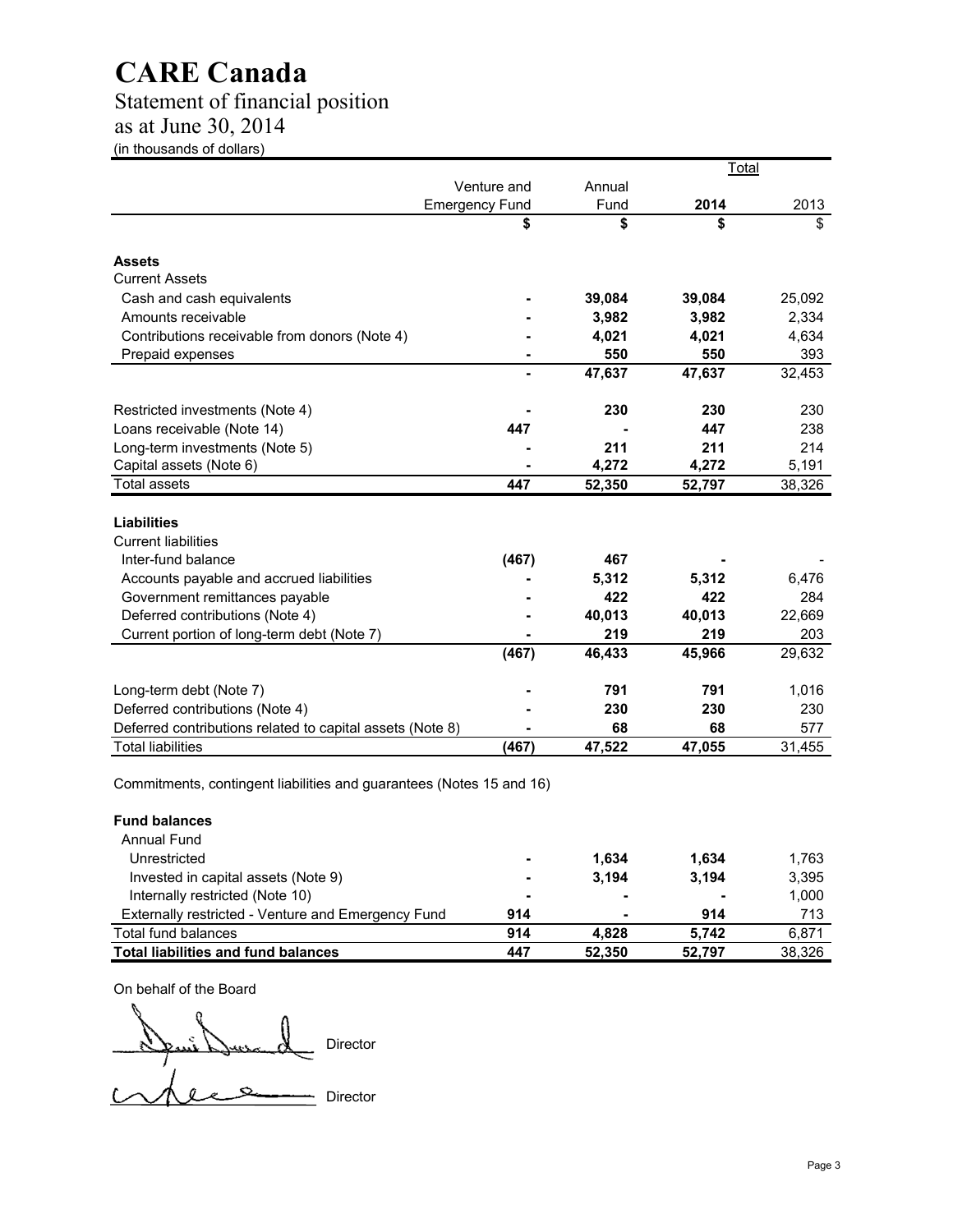Statement of operations year ended June 30, 2014

(in thousands of dollars)

|                                                    |                       |                     | Total        |              |
|----------------------------------------------------|-----------------------|---------------------|--------------|--------------|
|                                                    | Venture and           | Annual              |              |              |
|                                                    | <b>Emergency Fund</b> | Fund                | 2014         | 2013         |
|                                                    | \$                    | \$                  | \$           | \$           |
| <b>Support and revenue</b>                         |                       |                     |              |              |
| Donations                                          |                       |                     |              |              |
| Unrestricted                                       |                       | 3,648               | 3,648        | 5,375        |
| Restricted                                         |                       | 2,294               | 2,294        | 2,036        |
| Canadian funded                                    |                       | 34,758              | 34,758       | 27,204       |
| Globally funded                                    |                       | 34,425              | 34,425       | 43,315       |
| <b>CARE International Members</b>                  |                       | 34,009              | 34,009       | 39,559       |
| Interest and investment income (Note 12)           | 201                   | 229                 | 430          | 217          |
| Amortization of deferred contributions related     |                       |                     |              |              |
| to capital assets (Note 8)                         |                       | 509                 | 509          | 1,811        |
| Miscellaneous                                      |                       | 1,982               | 1,982        | 1,040        |
| Foreign exchange gains (losses)                    |                       | (24)                | (24)         | 104          |
| Total support and revenue                          | 201                   | 111,830             | 112,031      | 120,661      |
|                                                    |                       |                     |              |              |
| <b>Expenses</b>                                    |                       |                     |              |              |
| Program activities (Schedule)                      |                       |                     |              |              |
| Humanitarian and Emergency Assistance              |                       | 53,868              | 53,868       | 52,992       |
| <b>Environment and Natural Resource Management</b> |                       | 5,353               | 5,353        | 11,294       |
| Health and HIV                                     |                       | 21,413              | 21,413       | 22,255       |
| Multi-Sectoral Programs                            |                       | 10,717              | 10,717       | 9,992        |
| <b>Enterprise Development</b>                      |                       | 12,200              | 12,200       | 15,550       |
| Country office management                          |                       | 995                 | 995          | 996          |
| International programs                             |                       | 1,290               | 1,290        | 1,146        |
|                                                    | L.                    | 105,836             | 105,836      | 114,225      |
|                                                    |                       |                     |              |              |
| Support services                                   |                       |                     |              |              |
| Management and general                             |                       | 3,623               | 3,623        | 3,782        |
| Fundraising, public and donor relations            |                       | 2,764<br>937        | 2,764<br>937 | 3,126        |
| Membership in CARE International                   |                       | 7,324               | 7,324        | 733<br>7,641 |
|                                                    |                       |                     | 113,160      | 121,866      |
| <b>Total expenses</b>                              | 201                   | 113,160<br>(1, 330) | (1, 129)     | (1, 205)     |
| Excess (deficiency) of revenue over expenses       |                       |                     |              |              |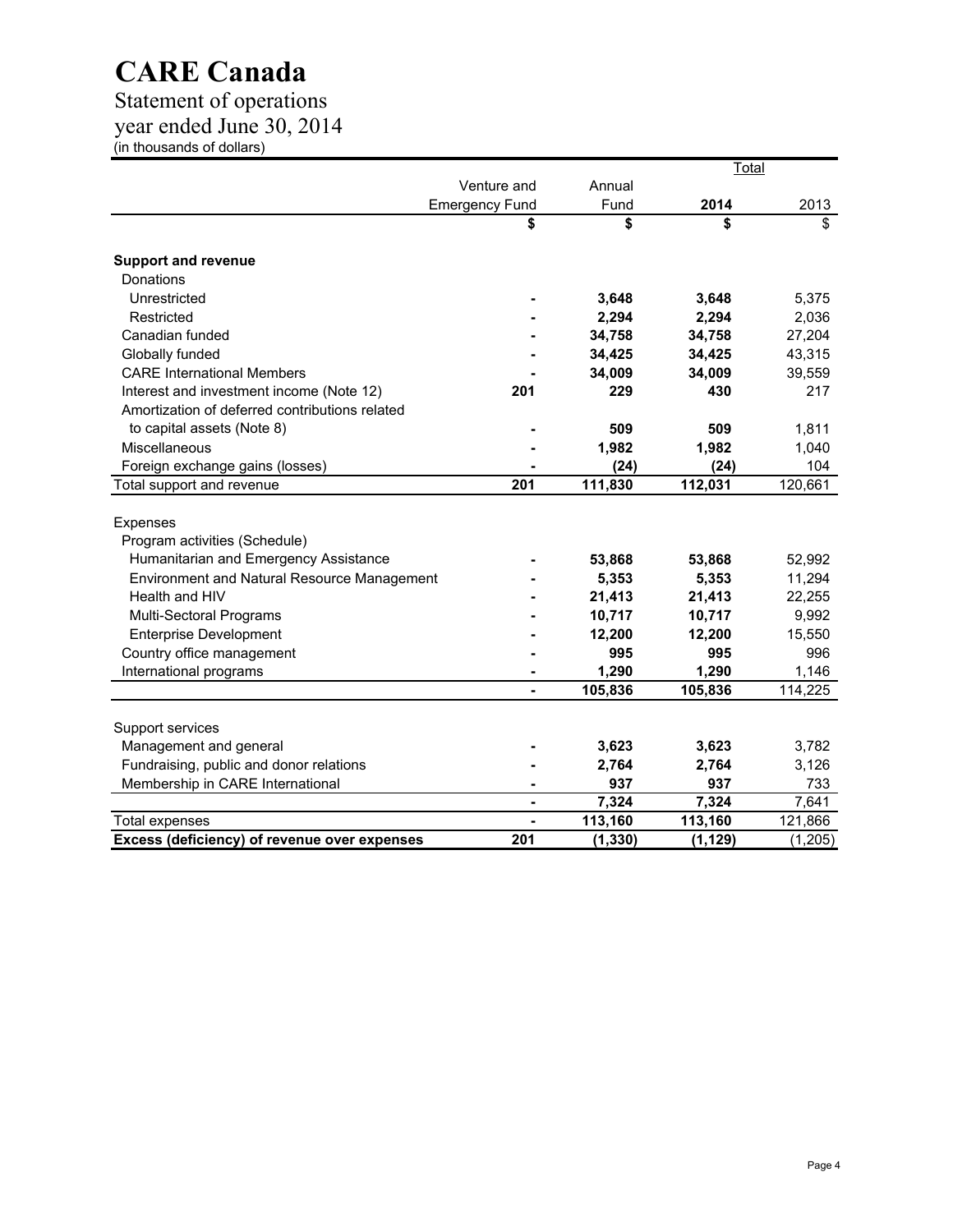Statement of changes in fund balances year ended June 30, 2014 (in thousands of dollars)

|                                                     |                       |                | Annual Fund    |              | Total    |          |
|-----------------------------------------------------|-----------------------|----------------|----------------|--------------|----------|----------|
|                                                     | Venture and           | Invested in    | Internally     |              |          |          |
|                                                     | <b>Emergency Fund</b> | capital assets | restricted     | Unrestricted | 2014     | 2013     |
|                                                     | \$                    | ъ              |                |              | \$       | \$       |
|                                                     |                       | (Note 9)       | (Note 10)      |              |          |          |
| Fund balances, beginning of year                    | 713                   | 3,395          | 1,000          | 1,763        | 6,871    | 8,076    |
| Excess (deficiency) of revenue over expenses        | 201                   | ۰              | ٠              | (1, 330)     | (1, 129) | (1, 205) |
| Interfund transfer (Note 10)                        | $\blacksquare$        | $\blacksquare$ | (1,000)        | 1,000        |          |          |
| Net change in investment in capital assets (Note 9) |                       | (201)          | ٠              | 201          |          |          |
| Fund balances, end of year                          | 914                   | 3,194          | $\blacksquare$ | 1,634        | 5,742    | 6,871    |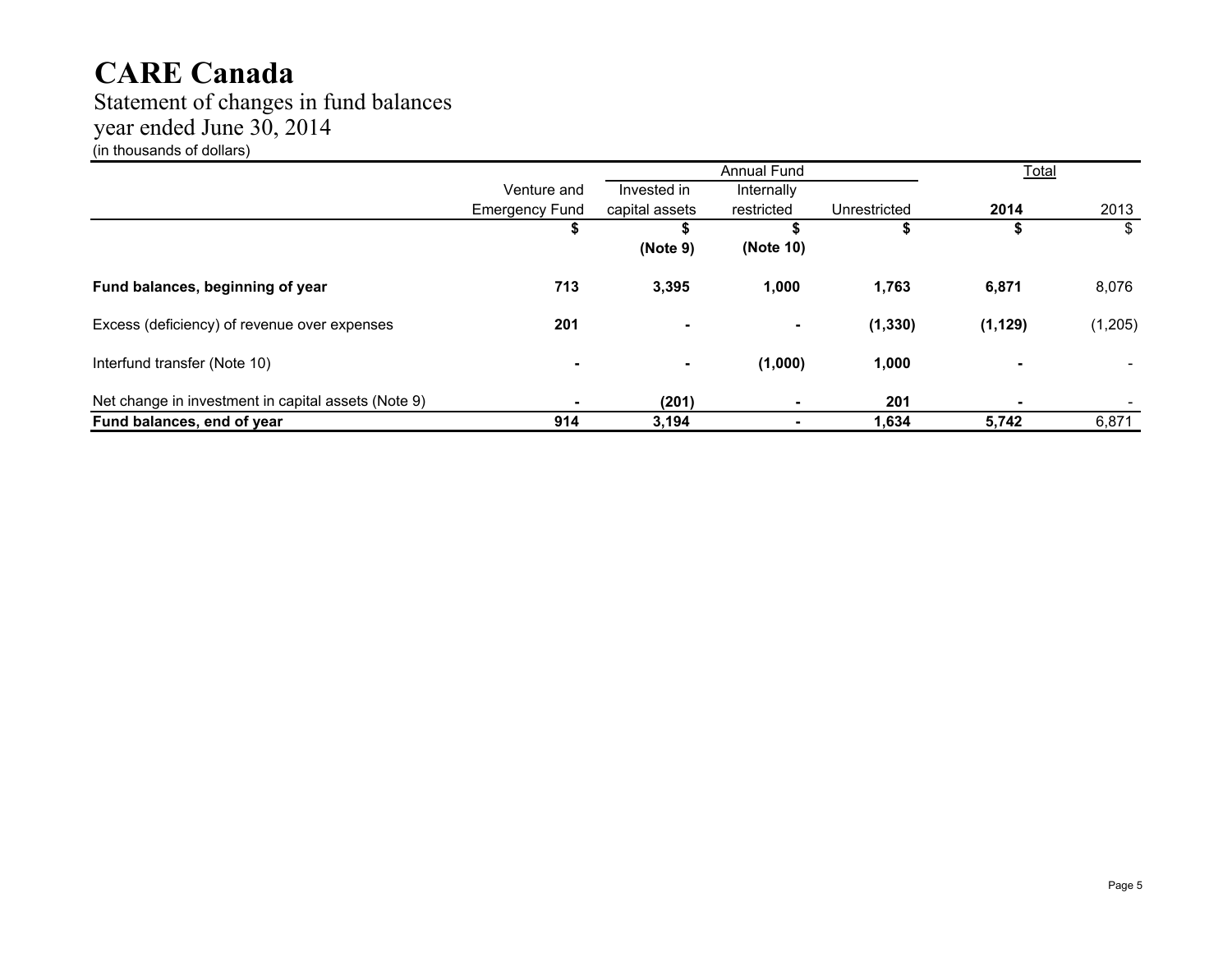Statement of cash flows year ended June 30, 2014 (in thousands of dollars)

|                                                                   | 2014     | 2013     |
|-------------------------------------------------------------------|----------|----------|
|                                                                   |          | \$       |
| Net inflow (outflow) of cash related to the following activities: |          |          |
| Operating                                                         |          |          |
| Deficiency of revenue over expenses                               | (1, 129) | (1,205)  |
| Items not affecting cash:                                         |          |          |
| Amortization of capital assets                                    | 972      | 2,247    |
| Amortization of deferred contributions related                    |          |          |
| to capital assets                                                 | (509)    | (1, 811) |
| Gain on disposal of capital assets                                | (5)      |          |
|                                                                   | (671)    | (769)    |
| Changes in non-cash operating working capital items:              |          |          |
| Decrease (increase) in amounts receivable                         | (1,648)  | 471      |
| Decrease in contributions receivable from donors                  | 613      | 1,793    |
| Decrease (increase) in prepaid expenses                           | (157)    | 77       |
| Decrease in accounts payable and accrued liabilities              | (1, 164) | (3, 145) |
| Decrease (increase) in government remittances payable             | 138      | (3)      |
| Increase (decrease) in deferred contributions                     | 17,344   | (3,892)  |
|                                                                   | 14,455   | (5,468)  |
| Investing                                                         |          |          |
| Acquisition of capital assets                                     | (75)     | (280)    |
| Proceeds from disposal of capital assets                          | 27       |          |
| Increase in loans receivable                                      | (209)    | (80)     |
| Decrease in long-term investments                                 | 3        | 3        |
|                                                                   | (254)    | (357)    |
|                                                                   |          |          |
| <b>Financing</b><br>Repayment of long-term debt                   | (209)    | (192)    |
|                                                                   |          |          |
| Net cash inflow (outflow)                                         | 13,992   | (6,017)  |
| Cash and cash equivalents, beginning of year                      | 25,092   | 31,109   |
| Cash and cash equivalents, end of year                            | 39,084   | 25,092   |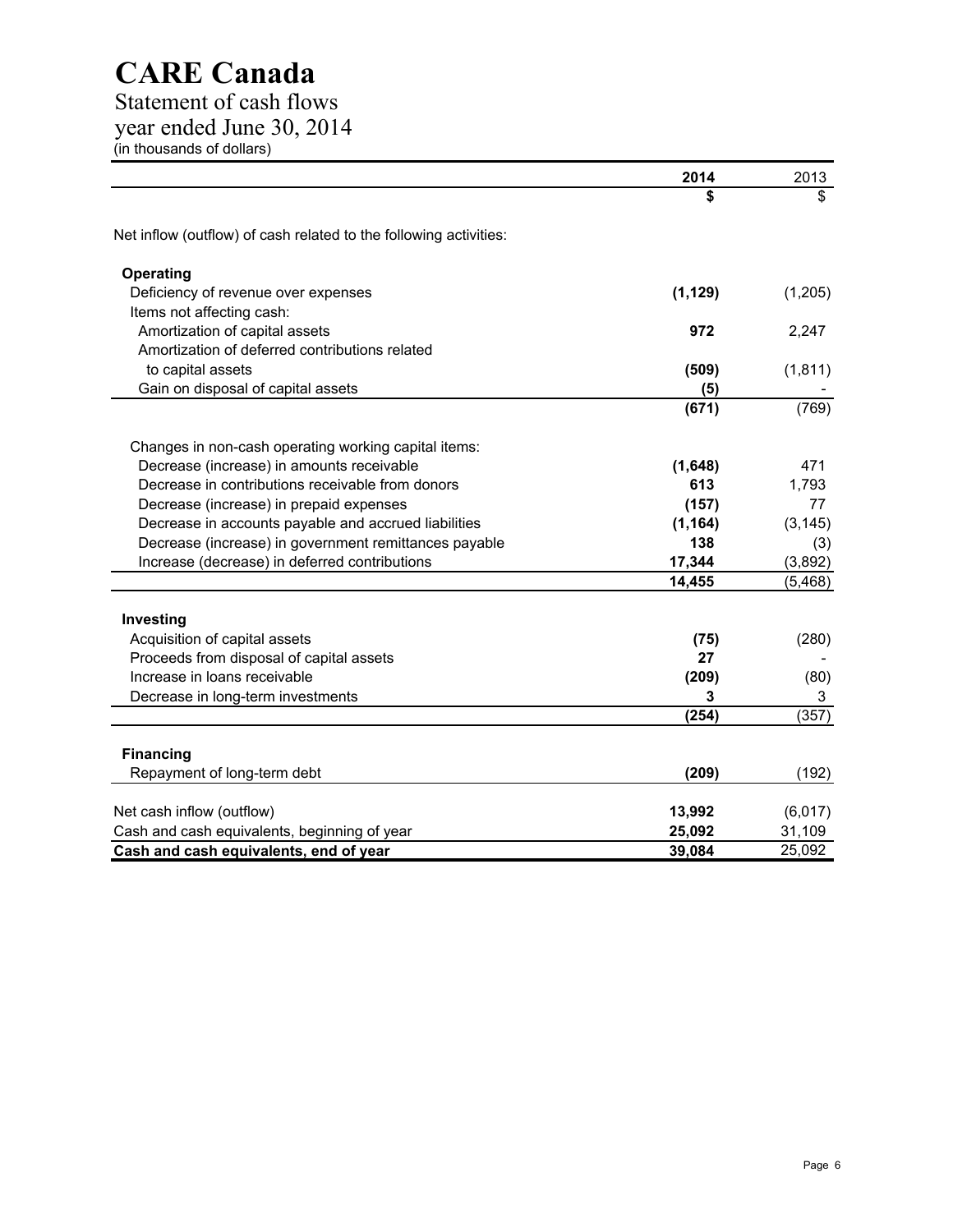#### **1. Description**

CARE Canada was established in 1946 and was incorporated in 1977 under Part II of the Canada Corporations Act. CARE Canada is a not-for-profit, non-governmental organization in the field of relief, reconstruction and development in developing countries and is governed by a volunteer board of directors whose services are provided at no cost to CARE Canada.

CARE Canada is a registered charitable organization for purposes of the Income Tax Act (Canada) and as such is not subject to income tax. CARE Canada is an independent member of CARE International.

#### **2. Significant accounting policies**

#### *Basis of presentation*

These financial statements include the assets and liabilities of CARE Canada's Canadian operations and the seven (2013 - seven) overseas Country Offices (Chad, Cuba, Djibouti, Indonesia, Kenya, Zambia and Zimbabwe) for which it has responsibility, and the revenue and expenses for which CARE Canada and its seven overseas Country Offices enter into contracts with donors for the funding of projects.

#### *Controlled entities*

CARE Canada established the CEP Investment Trust in 2007 and provided the Trust with long-term loans to facilitate investments in Pro-Poor businesses in the Third World. CARE Canada is the sole beneficiary of CEP Investment Trust. The CEP Investment Trust financial statements have not been consolidated with CARE Canada's financial statements. The CEP Investment Trust has a December 31 year-end.

#### *Fund accounting*

CARE Canada follows the restricted fund method of accounting for contributions. To ensure observance of limitations and restrictions placed on the use of resources available to CARE Canada, the accounts of CARE Canada are classified for reporting purposes into funds in accordance with activities or objectives specified by the donors or in accordance with the directives issued by the Board of Directors. Transfers between funds are recorded as approved by CARE Canada's Board of Directors.

The Annual Fund reports resources to be used for CARE Canada's program and administrative activities. This fund reports unrestricted resources and restricted contributions.

The Venture and Emergency Fund includes donations and contributions the use of which is restricted by the donors for:

- the Emergency Relief Rapid Response Program to be used as a vehicle to help at the very onset of a crisis; and
- the Pro-Poor Business Program to be used to effectively reduce poverty by utilizing market mechanisms and business enterprise functions designed to put more income into the hands of poor people.

#### *Revenue recognition*

Unrestricted contributions are recorded as revenue of the Annual Fund in the year received or receivable if the amount can be reasonably estimated and collection is reasonably assured.

Restricted contributions related to general operations are recognized as revenue in the Annual Fund in the year in which the related expenses are incurred.

Unrestricted contributions for the Venture and Emergency Fund are recorded as revenue in the Venture and Emergency Fund in the year received or receivable if the amount can be reasonably estimated and collection is reasonably assured.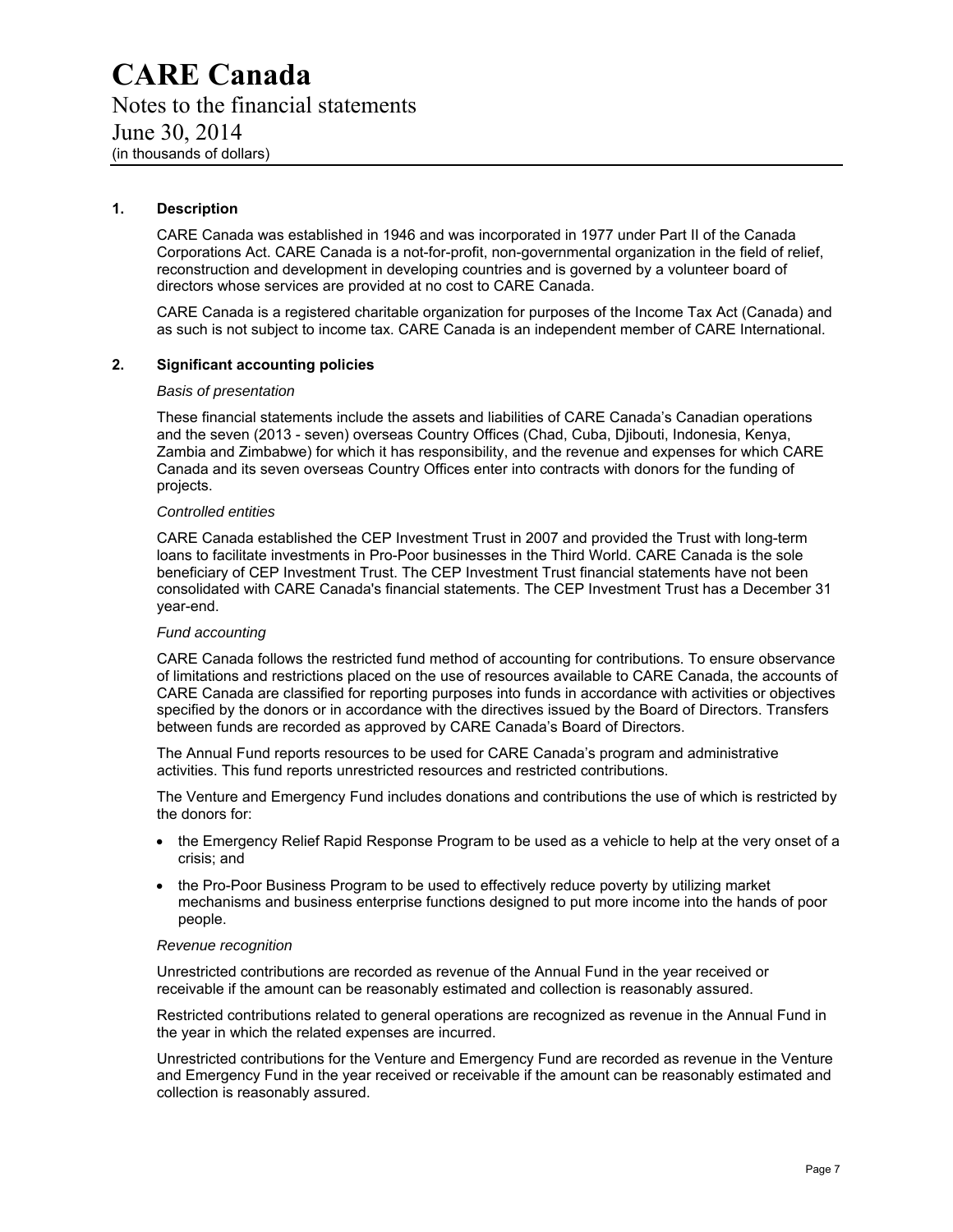#### **2. Significant accounting policies (continued)**

#### *Revenue recognition (continued)*

Restricted contributions for the Venture and Emergency Fund are recognized as revenue in the Venture and Emergency Fund in the year in which the related expenses are incurred.

Investment income earned on the Venture and Emergency Fund is recognized as revenue in the Venture and Emergency Fund or the Annual Fund depending on the nature of any restrictions imposed by the donor. Other investment income is recognized as income of the Annual Fund when earned.

#### Canadian funded:

CARE Canada enters into contracts with the Canadian Government (the Department of Foreign Affairs, Trade and Development (DFATD)) and other donors for the funding of projects in various countries. These funds are recorded as revenue of the Annual Fund as related expenses are incurred. Any indirect costs recovery, management fee or procurement fee that is applicable to CARE Canada is recorded as revenue of the Annual Fund in accordance with the terms in the individual contracts.

The portion of the contributions that relates to a future period is deferred and recognized as revenue of the Annual Fund in the period that the contributions are spent. Any contributions expended in excess of the contributions received from the donors are shown in the statement of financial position as contributions receivable from donors.

Contributions and donated services:

Contributions-in-kind received from multilateral donors, Government of Canada and other organizations are recorded as revenue and program activity expenses at fair value.

Wherever government and local communities in countries in which CARE Canada operates contribute labour services, transportation and storage facilities to various projects, the value of such contributions is not reflected in the financial statements because of the difficulty of measurement.

Similarly, contributions in kind by various media for public information and fundraising campaigns are not reflected in the financial statements because of the difficulty of measurement.

Donated capital assets are capitalized and amortized and contributions received towards the acquisition of capital assets are deferred and amortized to income on the same basis as the related depreciable capital assets are amortized.

#### *Expense allocation*

CARE Canada's expenses are recorded and reported by program and support services. The Organization incurs a number of general support expenses that are common to the administration of CARE Canada and its programs. General support expenses incurred in CARE Canada's Canadian operations are included under "Country office management", "International programs", "Management and general" and "Fundraising, public and donor relations". There is no allocation of Canadian general support expenses to different program activities. General support expenses, such as budgeting, accounting, human resources, and information technology, incurred in CARE Canada's seven (2013 seven) overseas Country Offices are allocated to program activities. Personnel costs are allocated based on the percentage of relevant employees' time involved in supporting the program and other operating and general expenses are allocated on a proportionate basis relating to the function. Such allocations are reviewed, updated and applied on a prospective basis.

#### *Financial instruments*

CARE Canada's financial instruments consist of cash and cash equivalents, amounts receivable, contributions receivable from donors, restricted and long-term investments, loans receivable, accounts payable and accrued liabilities, government remittances payable and long-term debt.

CARE Canada initially measures its financial assets and liabilities at fair value. They subsequently measure all its financial assets and liabilities at amortized cost except for cash and cash equivalents and investments which are measured at fair value.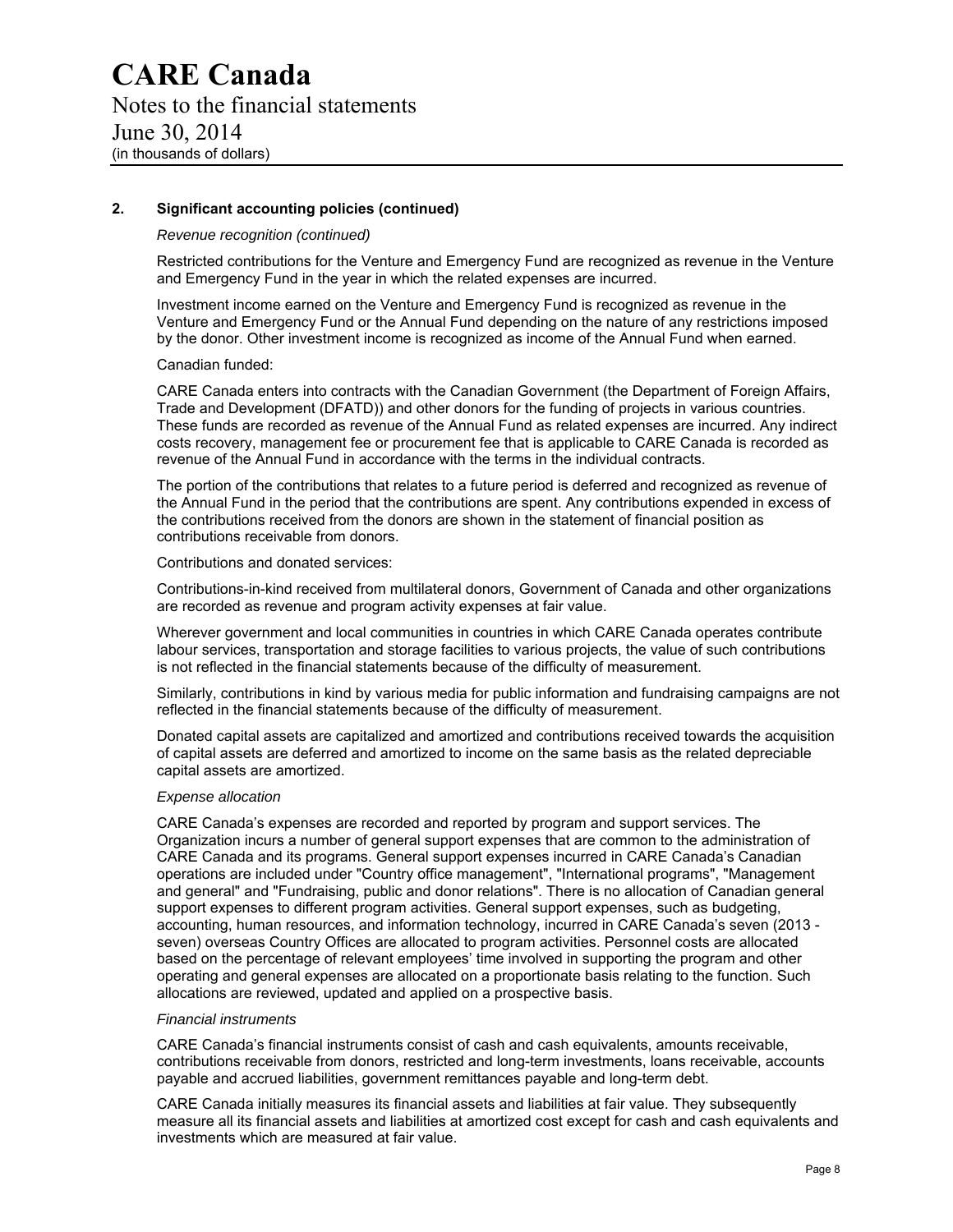#### **2. Significant accounting policies (continued)**

#### *Cash and cash equivalents*

Cash and cash equivalents include internally restricted and unrestricted cash and cash equivalents that are readily convertible to a known amount of cash. In accordance with the Investment Policy approved by the Board of Directors, cash and cash equivalents are held in highly liquid investments which are readily convertible to a known amount of cash and are subject to an insignificant risk of change in value.

#### *Capital assets*

Capital assets acquired for direct use in donor-funded projects are expensed in the year of acquisition as CARE Canada is not entitled to ownership. Those that are not project-specific are capitalized and amortized over their estimated useful lives. Contributed capital assets are recorded at fair value at the date of contribution.

For internal use software, the acquisition costs of software licenses and associated consulting costs and the payroll costs of employees directly associated with implementation of the asset are capitalized. The costs of software maintenance, training and data conversion are expensed in the period incurred.

Amortization is provided on a straight-line basis over the estimated useful lives as follows:

| <b>Buildings</b>       | 10 and 40 years            |
|------------------------|----------------------------|
| <b>Vehicles</b>        | 3 years                    |
| Leasehold improvements | Over the term of the lease |
| Office equipment       | 5 years                    |
| Computer equipment     | 3 years                    |
| Computer software      | 1 to 3 years               |

Land is not amortized due to its infinite life.

#### *Impairment of long-lived assets*

Long-lived assets are tested for recoverability whenever events or changes in circumstances indicate that their carrying amount may not be recoverable. The amount of the impairment loss is determined as the excess of the carrying value of the asset over its fair value.

#### *Foreign currency translation*

Monetary assets and liabilities denominated in foreign currencies are translated into Canadian dollars at exchange rates in effect at the statement of financial position date. All other assets and liabilities are translated at their historical rate. Revenue and expense items are translated using average monthly rates. Any resulting foreign exchange gains or losses are recorded in the statement of operations.

#### *Use of estimates*

The preparation of financial statements in accordance with Canadian accounting standards for not-forprofit organizations requires management to make estimates and assumptions that affect the reported amounts of assets and liabilities and disclosures of contingent assets and liabilities at the date of the financial statements and the reported amounts of revenues and expenses during the period. Actual results could differ from those estimates. These estimates are reviewed annually and as adjustments become necessary, they are recognized in the financial statements in the period they become known.

Significant estimates include assumptions used in estimating the recoverability of project expenditures and the determination of the allowance for doubtful contributions receivable from donors, the useful life of capital assets, the fair value of investments and the amount of accrued liabilities.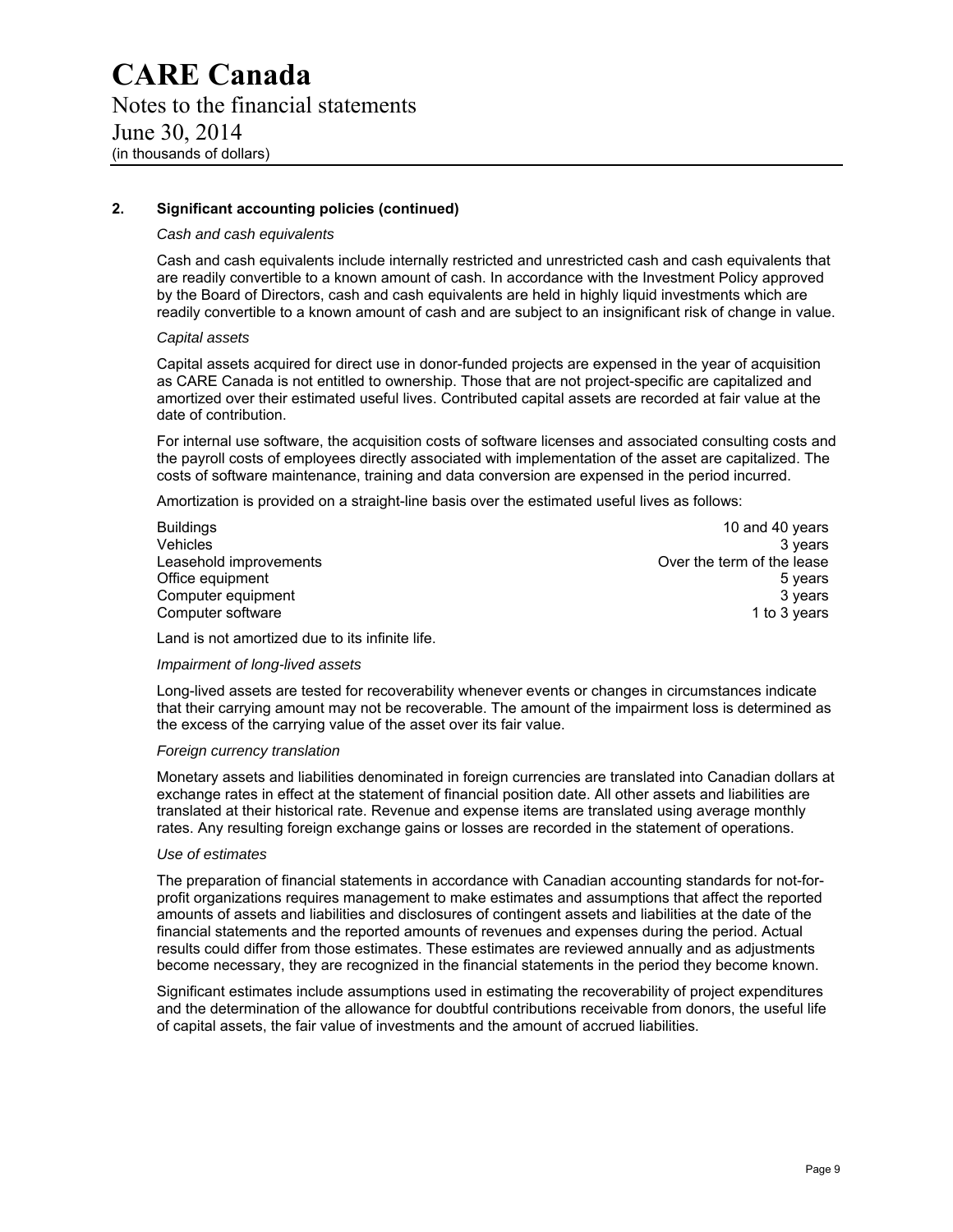#### **3. Capital management**

CARE Canada's objectives in managing capital (fund balances) are:

- a) to ensure that sufficient financial resources are in place to deliver on the priorities set by the Board of Directors during its annual budget and business plan review;
- b) to safeguard the Entity's ability to continue as a charitable organization and meet the objectives of the different funds as described in Note 2;
- c) to maintain the Annual Fund unrestricted reserve to an equivalent of a minimum of six months of operating expenses; and
- d) to invest funds in financial instruments that conform to investment policy and which present a low risk for CARE Canada.

CARE Canada manages several funding agreements with external restrictions that specify the conditions for using these financial resources. CARE Canada has complied with the requirements respecting these restricted contributions. CARE Canada monitors its capital by reviewing various financial metrics, including cash flows and variances to forecasts and budgets.

Capital management objectives, policies and procedures are unchanged since the preceding year. CARE Canada has complied with all the capital requirements.

#### **4. Deferred contributions**

Short-term deferred contributions represent externally restricted contributions to fund program expenses of future periods.

|                                      | 2014       | 2013       |
|--------------------------------------|------------|------------|
|                                      | \$         | \$         |
| Balance, beginning of year           |            |            |
| Short-term deferred contributions    | 22,669     | 26,561     |
| Contributions receivable from donors | (4,634)    | (6, 427)   |
|                                      | 18,035     | 20,134     |
| Amounts received during the year     |            |            |
| Cash                                 | 107,028    | 87,814     |
| In-kind (Note 11)                    | 16,415     | 22,200     |
|                                      | 123,443    | 110,014    |
| Amounts recognized as revenue        | (105, 486) | (112, 113) |
|                                      | 17,957     | (2,099)    |
| Balance, end of year                 | 35,992     | 18,035     |
| Balance, end of year represented by: |            |            |
| Short-term deferred contributions    | 40,013     | 22,669     |
| Contributions receivable from donors | (4,021)    | (4,634)    |
|                                      | 35,992     | 18,035     |

Long-term deferred contributions of \$230 (2013 - \$230) are represented by restricted investments in fixed income securities. The principal of \$230 must be maintained until 2031. The fair value of the restricted investments approximates the book value.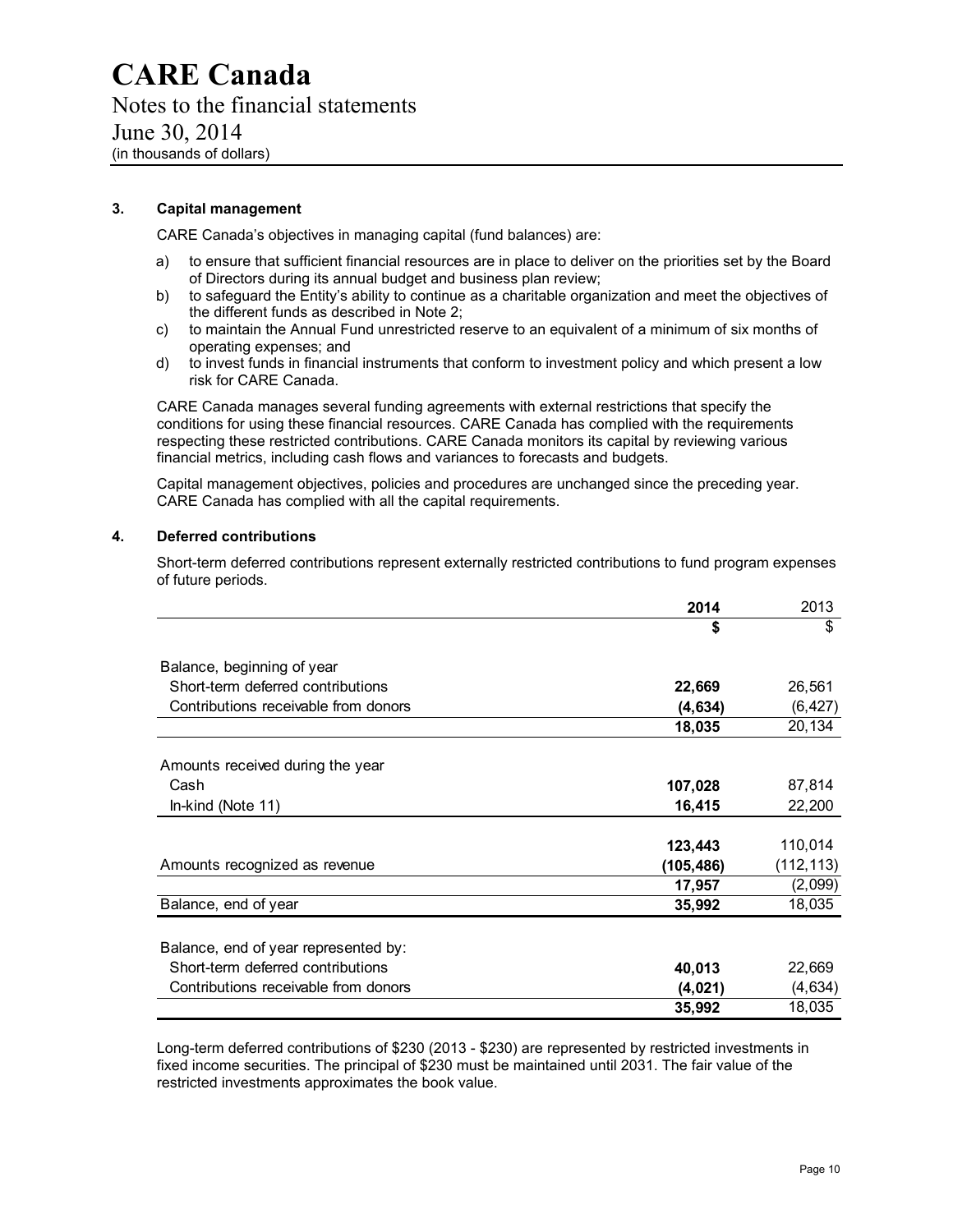#### **5. Long-term investments**

|                                                                                     |      | 2014  |      | 2013  |
|-------------------------------------------------------------------------------------|------|-------|------|-------|
|                                                                                     |      | Fair  |      | Fair  |
|                                                                                     | Cost | value | Cost | value |
|                                                                                     | \$   | \$    | \$   | \$    |
| <b>Annual Fund Bonds</b><br>Venture and Emergency Fund<br>Investment in MicroVest I | 34   | 34    | 34   | 34    |
| Self-Liquidating Trust                                                              | 10   | 10    | 13   | 13    |
| Investment in Edyficar                                                              | 17   | 167   | 17   | 167   |
|                                                                                     | 61   | 211   | 64   | 214   |

Coupon rates on the bonds as at June 30, 2014 range between 2.22% and 10% and will mature between October 2014 and December 2014.

To enhance economic opportunity, deepen financial services and promote private sector and enterprise development, CARE Canada invests in pro-poor businesses and micro-finance investments in developing countries. The objective of these investments is to increase access to financial services in underserved communities and promote entrepreneurship and sustainable economic development.

In this regard, CARE Canada has invested in Edyficar that provides micro-finance services in Peru. Edyficar is a profit-making financial entity. CARE Canada holds a minority, non-controlling interest in Edyficar. CARE Canada had also invested in MicroVest I, LP Fund - an investment fund that places investments in microfinance institutions in developing countries. This investment was sold during 2012. As part of the sale agreement, residual accumulated income was retained in the newly formed Microvest I Self-Liquidating Trust. These funds will be returned to CARE Canada over a three-year period.

#### **6. Capital assets**

|                        |        |              | 2014     | 2013     |
|------------------------|--------|--------------|----------|----------|
|                        |        | Accumulated  | Net book | Net book |
|                        | Cost   | amortization | value    | value    |
|                        | \$     | \$           | \$       | \$       |
| Land                   | 249    |              | 249      | 249      |
| <b>Buildings</b>       | 4,432  | 789          | 3,643    | 3,908    |
| <b>Vehicles</b>        | 1,020  | 891          | 129      | 237      |
| Leasehold improvements | 81     | 76           | 5        | 8        |
| Office equipment       | 470    | 410          | 60       | 74       |
| Computer equipment     | 621    | 479          | 142      | 156      |
| Computer software      | 3,564  | 3,520        | 44       | 559      |
|                        | 10,437 | 6,165        | 4.272    | 5,191    |

Cost and accumulated amortization as at June 30, 2013 amounted to \$10,410 and \$5,219, respectively.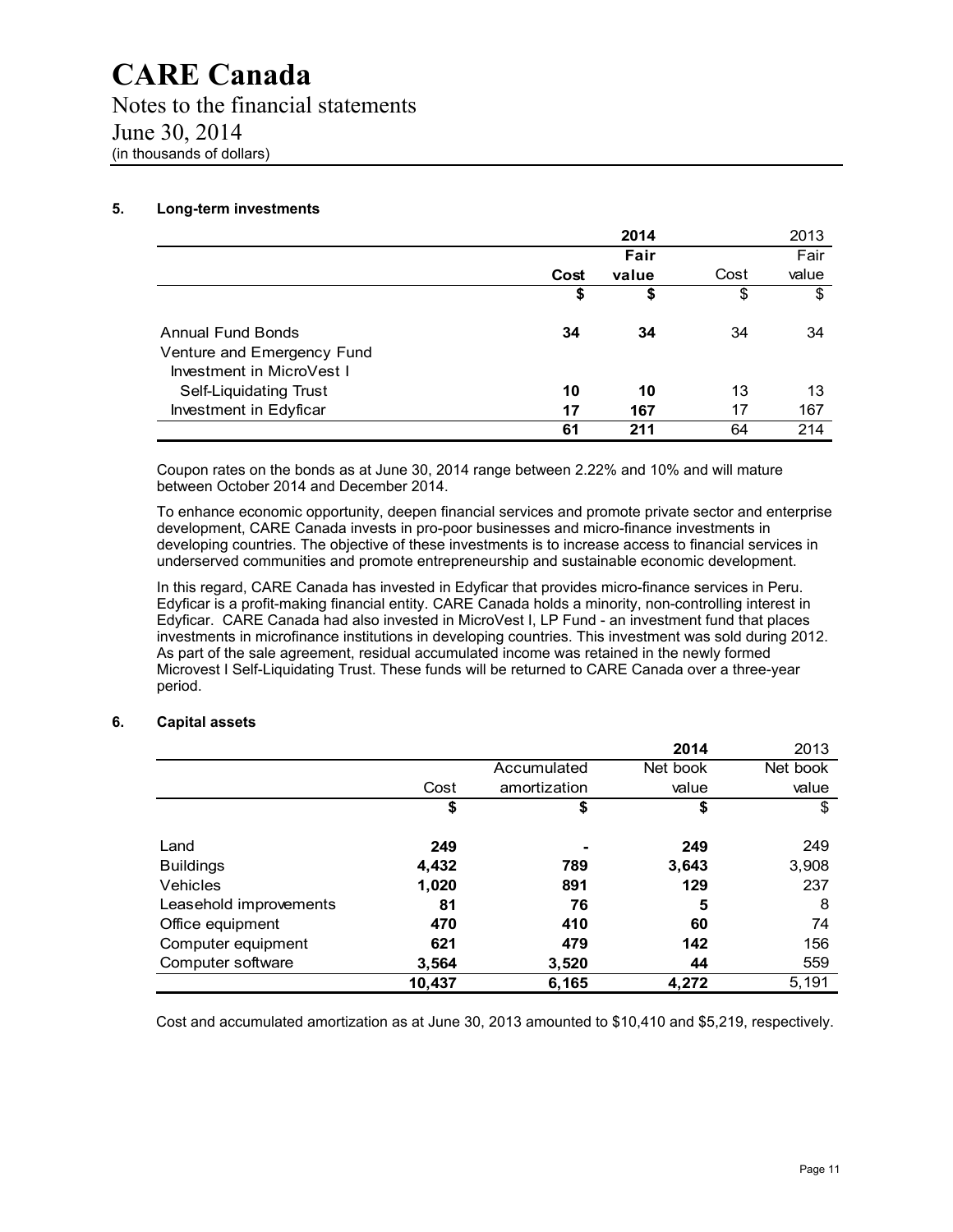#### **7. Long-term debt**

|                                                                                                                                                                                                                                    | 2014  | 2013  |
|------------------------------------------------------------------------------------------------------------------------------------------------------------------------------------------------------------------------------------|-------|-------|
|                                                                                                                                                                                                                                    | \$    | \$    |
| Mortgage payable in monthly installments of \$21, including<br>principal and interest at an annual rate of 3.80%, secured by<br>land and a building with a net book value of \$3,531 (2013 -<br>\$3,644), maturing in October 2019 | 1.010 | 1.219 |
| Less current portion                                                                                                                                                                                                               | (219) | (203) |
|                                                                                                                                                                                                                                    | 791   | 1.016 |

Estimated principal repayments over the next five years based on current terms and conditions are as follows:

|      | \$    |
|------|-------|
| 2015 | 219   |
| 2016 | 227   |
| 2017 | 236   |
| 2018 | 245   |
| 2019 | 83    |
|      | 1,010 |

The fair value of the mortgage approximates the book value.

#### **8. Deferred contributions related to capital assets**

Deferred contributions related to capital assets represent the unamortized amount of donations and grants received and used for the purchase of capital assets. The changes in the deferred contributions balance for the year are as follows:

|                             | 2014  | 2013     |
|-----------------------------|-------|----------|
|                             | S     | S        |
| Balance, beginning of year  | 577   | 2,388    |
| Amount amortized to revenue | (509) | (1, 811) |
| Balance, end of year        | 68    | 577      |

#### **9. Invested in capital assets**

|                                                                  | 2014  | 2013     |
|------------------------------------------------------------------|-------|----------|
|                                                                  | \$    | \$       |
| Balance, beginning of year                                       | 3,395 | 3,359    |
| Net acquisitions                                                 | 53    | 280      |
| Amortization of capital assets                                   | (972) | (2, 247) |
| Amortization of deferred contributions related to capital assets | 509   | 1,811    |
| Repayment of long-term debt                                      | 209   | 192      |
| Balance, end of year                                             | 3.194 | 3,395    |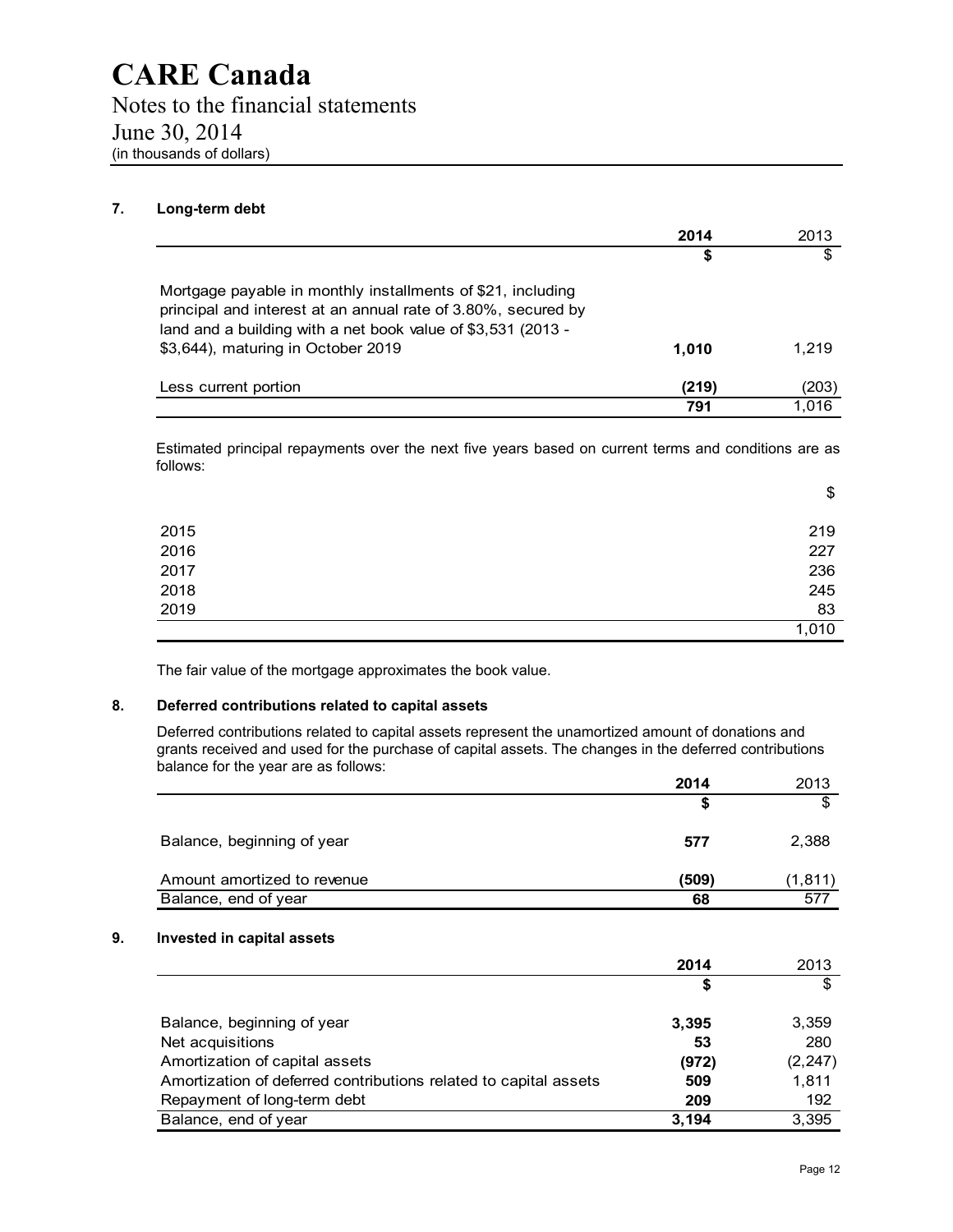#### **10. Internally restricted funds**

The internally restricted funds represent amounts designated by the Board of Directors to be used to fund program investments in the form of match funding to enhance donor funded projects and/or capital investments to support the implementation of programs. In 2014, these funds were approved for release into the Unrestricted Annual Fund.

#### **11. Contributions-in-kind**

Contributions-in-kind received from multilateral donors, Government of Canada and other organizations are recorded as revenue and program activity expenses at fair value. Contributions-in-kind included in revenue and program activity expenses are as follows:

|             | 2014   | 2013   |
|-------------|--------|--------|
|             | \$     | \$     |
| Zimbabwe    | 671    | 875    |
| Kenya       | 15,062 | 21,269 |
| Ethiopia    | 472    | -      |
| Djibouti    | 63     | 56     |
| Philippines | 147    | ۰      |
|             | 16,415 | 22,200 |

#### **12. Interest and investment income**

|                                              | 2014 | 2013 |
|----------------------------------------------|------|------|
|                                              |      |      |
| Annual Fund - Interest income                | 229  | 191  |
| Venture and Emergency Fund - Interest income |      |      |
| Venture and Emergency Fund - Dividend income | 201  | 25   |
|                                              | 430  | 217  |

#### **13. Pension plan**

The pension plan for employees of CARE Canada (the "Plan") is a defined contribution plan covering all employees of CARE Canada who meet eligibility requirements as specified in the Plan Agreement. CARE Canada is required to contribute 5% of the employee's gross earnings for all members. CARE Canada contributed \$239 (2013 - \$245) during the year. Pension benefits are recorded as an expense in the period incurred.

#### **14. Controlled entity**

CARE Canada has committed to provide funds to CEP Investment Trust to fund certain investment activities. The loan is unsecured and without any established term of repayment. The fair value of the loans receivable is approximately \$447 (2013 - \$238).

As at December 31, 2013, CEP Investment Trust had total assets of \$468 (2012 - \$448), total liabilities of \$248 (2012 - \$203) and a capital surplus \$220 (2012 - \$245). Total revenues in 2013 were \$NIL (2012 - \$2) and expenses were \$25 (2012 - \$7). The CEP Investment Trust made a capital distribution of \$200 to CARE Canada in 2014 (2013 - \$NIL).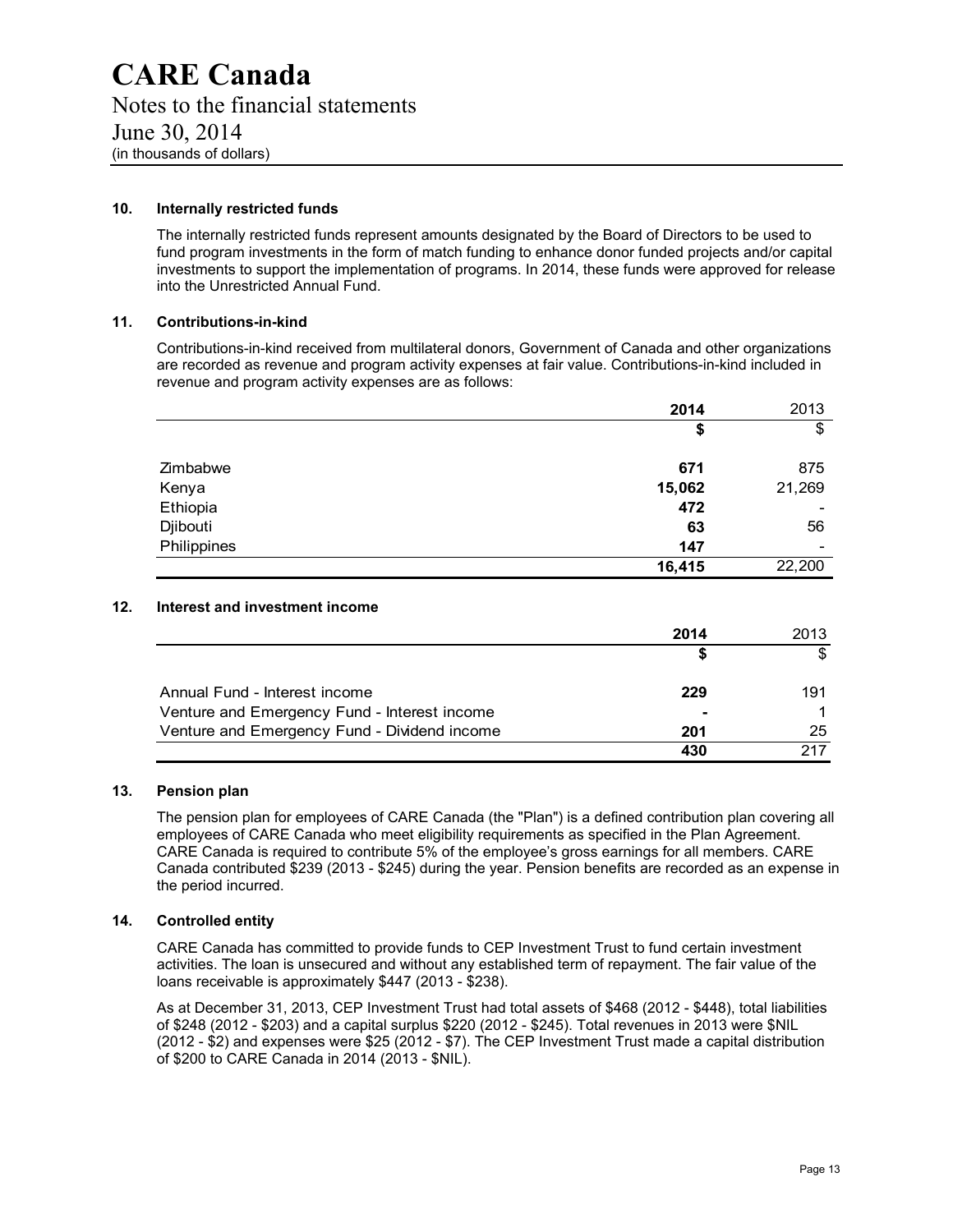#### **15. Commitments and contingent liabilities**

#### *Leases*

CARE Canada is committed to payments under operating leases in Country Offices and in Canada with lease expiry dates ranging from 2015 to 2018. Minimum annual payments for the next four years are as follows:

|              | Ψ   |
|--------------|-----|
| 2015         | 420 |
| 2016<br>2017 | 80  |
|              | 17  |
| 2018         | 9   |
|              | 526 |

#### *Legal actions*

In the ordinary course of business, CARE Canada becomes involved in various legal actions. While the ultimate effect of such actions cannot be ascertained at this time, management believes that their resolution will not have a material adverse effect on the financial statements.

#### *Uncertain tax position*

CARE Canada has appealed and is currently negotiating a disputed tax assessment related to expatriate CARE International staff in Kenya. The maximum exposure is currently established at \$4,234 under which CARE Canada's portion is estimated at \$1,105. The final value of any potentially payable amount is not readily estimable and not reflected in these statements.

#### *Credit facility*

An unsecured line of credit of \$2,000 renewable on an annual basis is available for use by CARE Canada. Advances under the line of credit bear interest at the bank's prime rate and are repayable on demand. As at June 30, 2014, there was no outstanding balance (2013 - \$NIL).

#### **16. Guarantees**

As stated in Note 2, the contributions from DFATD and other contributions are subject to restrictions as to the use of the funds. CARE Canada's accounting records, as well as those of member institutions subcontracted to execute the projects, are subject to audit by DFATD and other funding agencies to identify instances, if any, in which the amounts charged to projects have not complied with the agreed terms and conditions, and which, therefore, would be refundable to the funding agency. Adjustments to the financial statements as a result of these audits, if any, will be recorded in the period in which they become known.

\$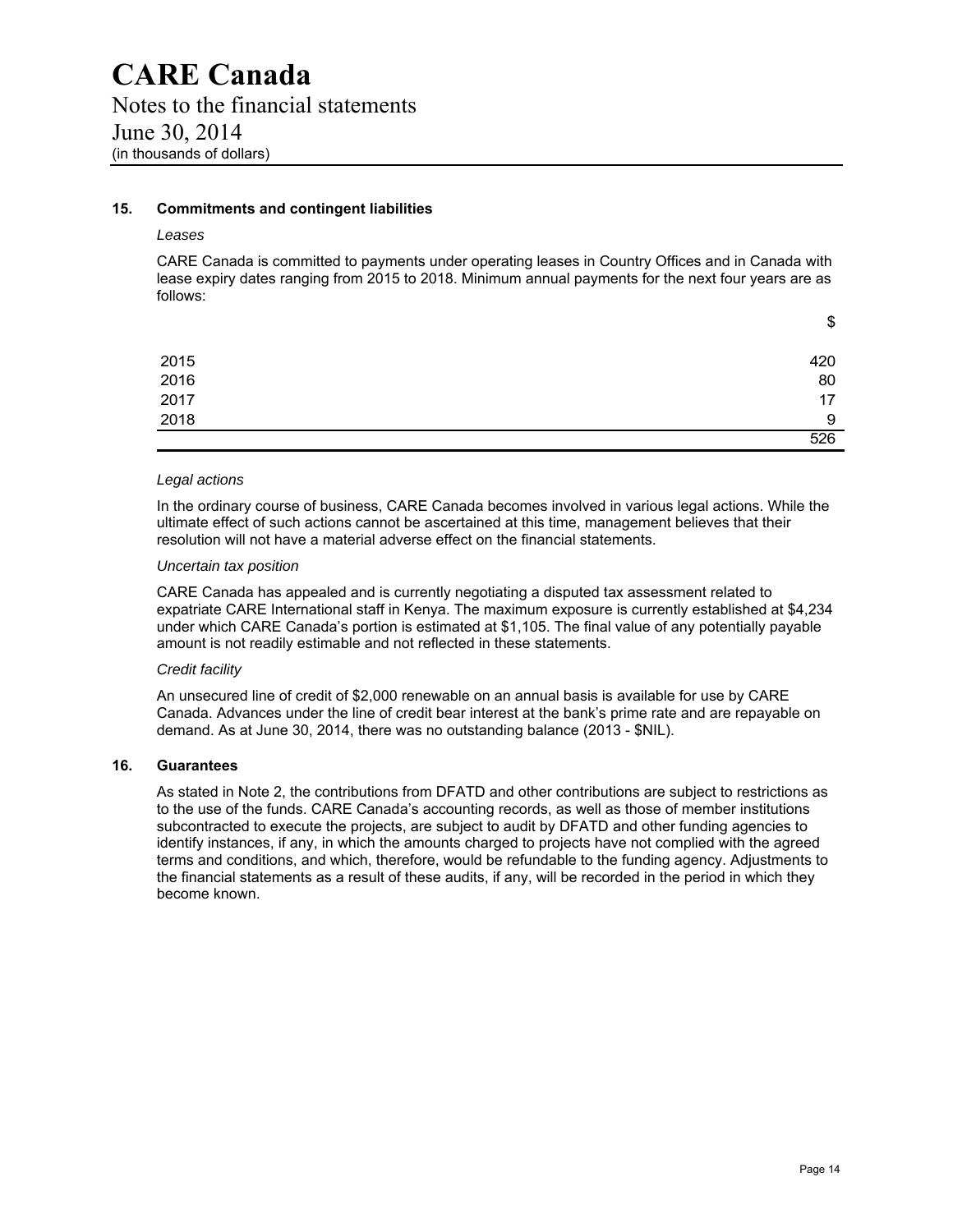#### **17. Allocation of expenses**

A portion of program activities are related to administration costs incurred in CARE Canada's seven (2013 - seven) overseas Country Offices (Chad, Cuba, Djibouti, Indonesia, Kenya, Zambia and Zimbabwe). These costs have been allocated as follows:

|                                                    | 2014  | 2013  |
|----------------------------------------------------|-------|-------|
|                                                    | \$    | \$    |
| Allocated to:                                      |       |       |
| Program activities                                 |       |       |
| Humanitarian and Emergency Assistance              | 2,077 | 2,663 |
| <b>Environment and Natural Resource Management</b> | 499   | 604   |
| Health and HIV                                     | 1,598 | 2,175 |
| Multi-Sectoral Integrated Programs                 | 633   | 571   |
| <b>Enterprise Development</b>                      | 1,349 | 1,294 |
|                                                    | 6,156 | 7,307 |
|                                                    |       |       |
| Allocated from:                                    |       |       |
| Support Administration                             | 6.156 | 7.307 |

#### **18. Financial instruments**

#### *Fair values*

The carrying values of amounts receivable, contributions receivable from donors, accounts payable and accrued liabilities and government remittances payable approximate their fair value due to the relatively short periods to maturity of the instruments.

Refer to Notes 4, 5, 7 and 14 for fair values related to CARE Canada's other financial instruments.

#### *Investment risk*

CARE Canada's Board of Directors has approved an Investment Policy that provides the guidelines for managing investments of the organization. The overall objective of CARE Canada's investment program is to allocate the assets of CARE Canada in order to support the strategic and operational objectives of the organization.

#### *Foreign exchange risk*

CARE Canada operates internationally, giving rise to significant exposure to market risks from changes in interest rates and foreign exchange rates. CARE Canada does not use derivatives to hedge its foreign exchange risk but relies on prudent cash management practices to minimize exposure to foreign exchange risk.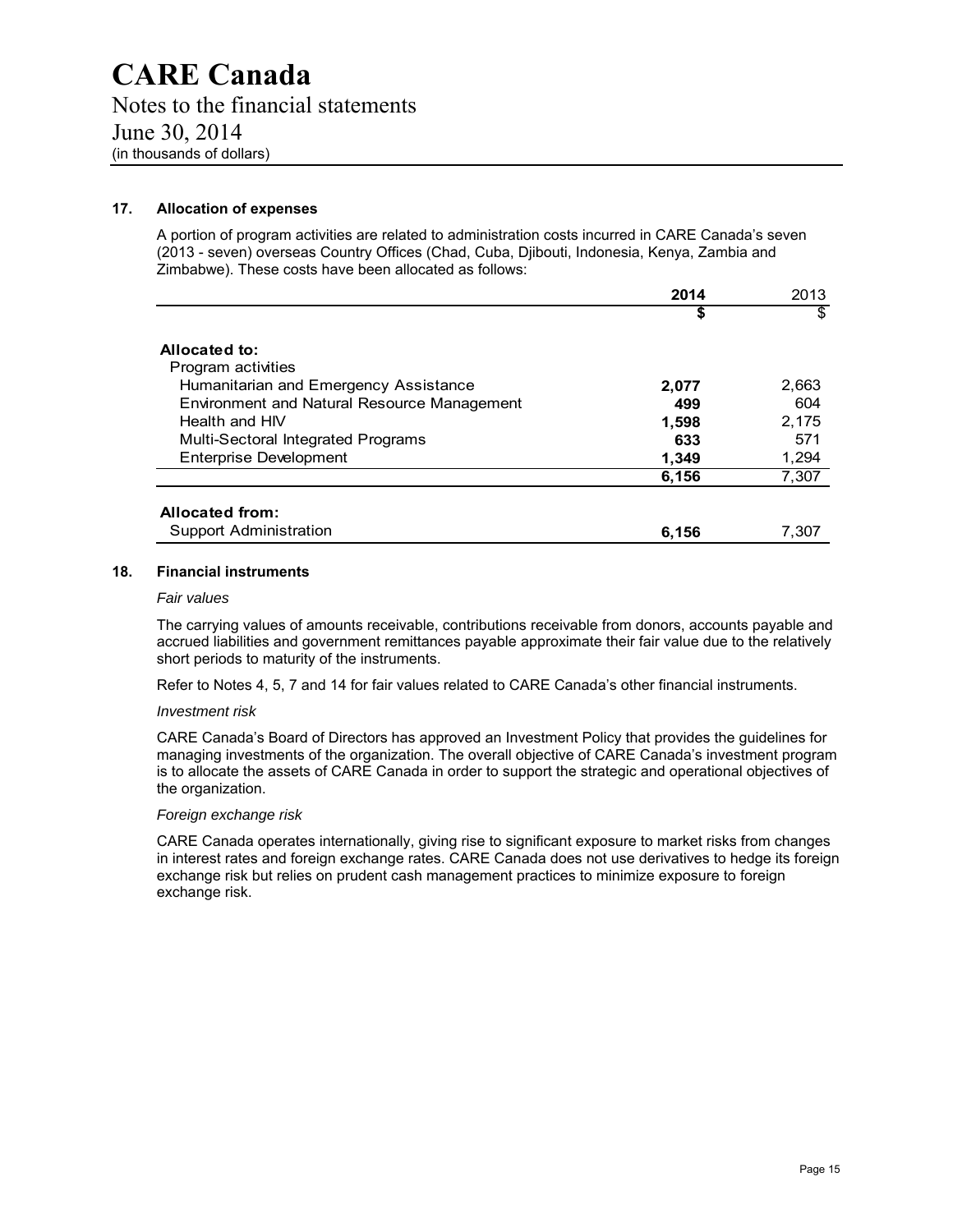#### **18. Financial instruments (continued)**

Amounts denominated in foreign currencies are as follows:

|                              |          | 2014        |          | 2013        |
|------------------------------|----------|-------------|----------|-------------|
|                              | Monetary | Monetary    | Monetary | Monetary    |
|                              | assets   | liabilities | assets   | liabilities |
|                              | \$       | \$          | \$       | \$          |
| Country Offices              |          |             |          |             |
| <b>United States Dollars</b> | 9,632    | 10,103      | 6,027    | 6,405       |
| Euros                        | 2,739    | 2,370       | 2,123    | 1,045       |
| Chad XAF                     | 1,918    | 720         | 301      | 377         |
| <b>Cuban Pesos</b>           | 8        |             | 19       |             |
| Djiboutian Francs            | 431      | 297         | 594      | 25          |
| Indonesian Rupiah            | 606      | 415         | 1,308    | 2,174       |
| Kenyan Shilling              | 1,004    | 2,610       | 972      | 1,617       |
| Zambia Kwacha                | 705      | 486         | 585      | 1,361       |
|                              | 17,043   | 17,001      | 11,929   | 13,004      |
| Headquarters                 |          |             |          |             |
| <b>United States Dollars</b> | 9,729    | 3,678       | 5,130    | 637         |
| <b>British Pounds</b>        | 365      |             |          |             |
| Euros                        | 472      | 1,170       | 231      | 255         |
|                              | 27,609   | 21,849      | 17,290   | 13,896      |

Monetary assets include cash and cash equivalents, amounts receivable and contributions receivable from donors. Monetary liabilities include accounts payable and accrued liabilities and deferred contributions.

#### *Credit risk*

Credit risk arises from the potential that one party to a financial instrument will fail to discharge an obligation and cause the other party to incur a financial loss.

The maximum credit exposure of CARE Canada is represented by the fair value of the investments and all receivables as presented in the statement of financial position.

#### *Interest rate risk*

Interest rate risk refers to adverse consequences of interest rate changes on CARE Canada cash flows, financial position, investment income and interest expenses. CARE Canada's mortgage and fixed income investments are exposed to interest rate changes. The impact of adverse changes in rates is not considered material.

#### **19. Tax receipted donations**

CARE Canada is a member of Imagine Canada and has adopted the Ethical Fundraising and Financial Accountability Code (the "Code"). The Code requires disclosure of donations that are receipted for income tax purposes. During the year, CARE Canada issued donation receipts for income tax purposes in the amount of \$3,035 (2013 - \$4,490). This figure does not include non-receiptable fundraising revenues received during the year from other charitable organizations.